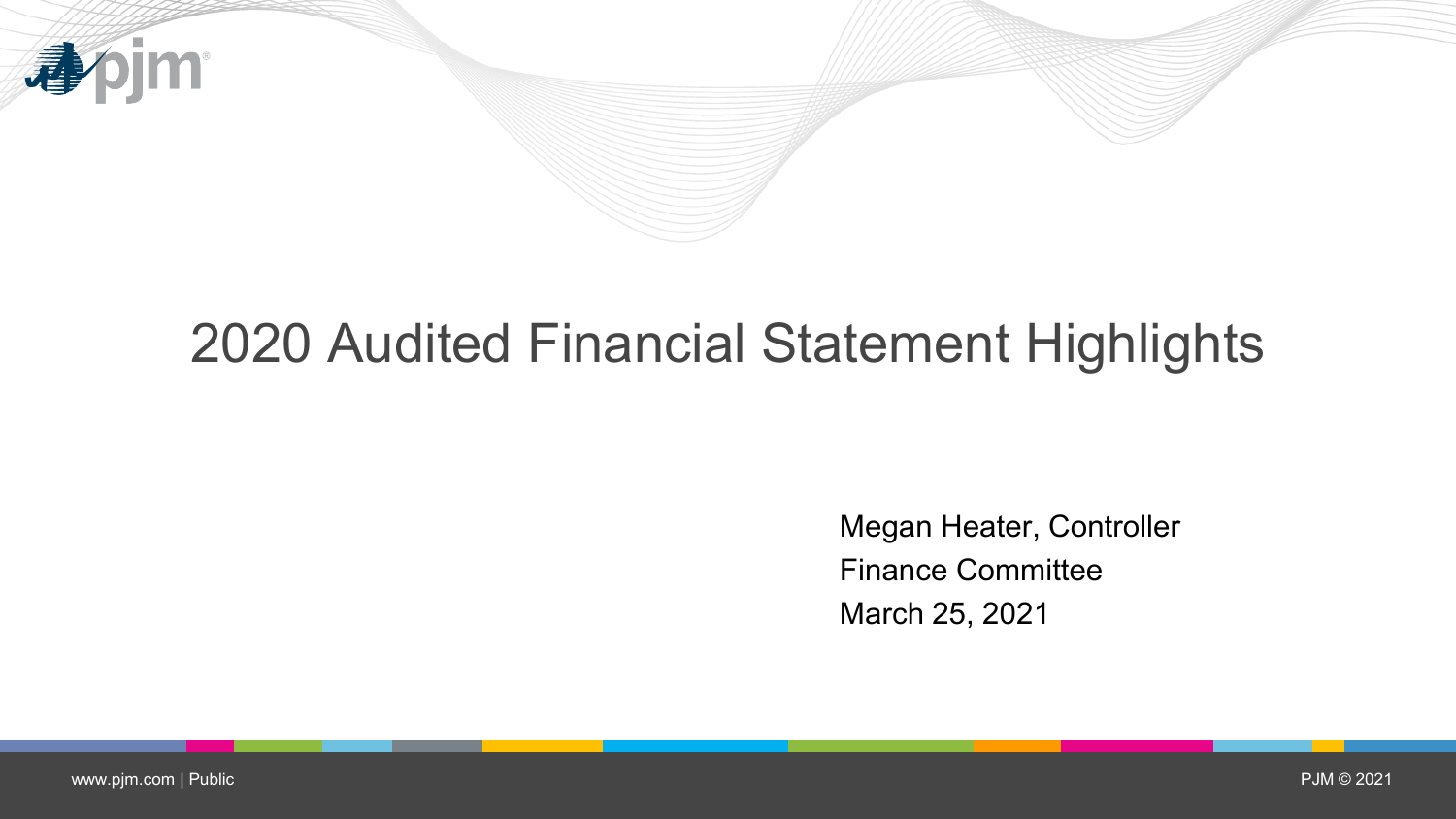

#### Balance Sheet Highlights – Assets

| (dollars in millions)      |               |               | <b>CHANGE</b> |            |
|----------------------------|---------------|---------------|---------------|------------|
|                            | Dec. 31, 2020 | Dec. 31, 2019 | <b>Dollar</b> | Percentage |
| Deposits on hand (1)       | 1,801         | 1,598         | 203           | 13         |
| Operating cash (2)         | 103           | 52            | 51            | 98         |
| Receivables <sup>(3)</sup> | 25            | 57            | (32)          | (56)       |

- (1) Increase in deposits on hand is primarily due to credit mix (use of letters of credit decreased, resulting in a cash collateral increase from Dec. 31, 2019 to Dec. 31, 2020) and an increase in deposits held related to study and interconnection projects.
- (2) Increase in operating cash is primarily due to an increase in member prepayments for market settlements at Dec. 31, 2020, as compared to Dec. 31, 2019, offset by a decreased FTR excess congestion position period over period.
- (3) Receivables balance at Dec. 31, 2020, includes approximately \$20 million of monthly Schedule 9 stated-rate charges. The period versus period receivable balance decrease is primarily due to the \$16 million marginal line loss surplus rebilling in December 2019 and \$12 million of credits provided to members in the December 2020 market settlement bill related to FERC orders requiring reallocations and refunds.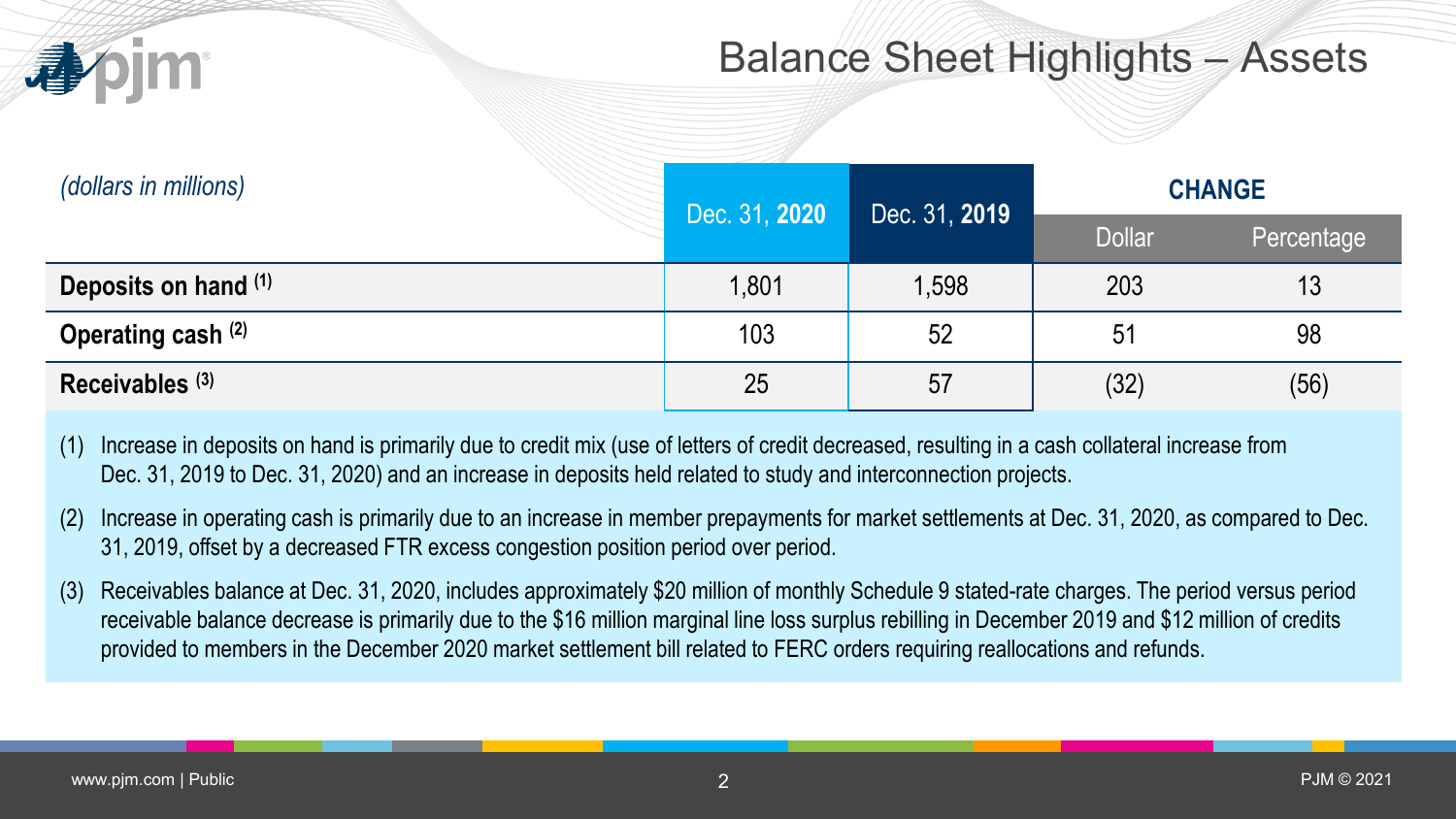

#### Balance Sheet Highlights – Assets

| (dollars in millions)                                     | Dec. 31, 2020 | Dec. 31, 2019 | <b>CHANGE</b> |            |
|-----------------------------------------------------------|---------------|---------------|---------------|------------|
|                                                           |               |               | <b>Dollar</b> | Percentage |
| Projects in development (1)                               | 53            | 38            |               | 39         |
| Deferred recovery of pension and postretirement costs (2) | 91            | 33            | 58            | 176        |

- (1) Increase in projects in development is driven by work on capital projects, most significantly the energy management system upgrade project, next generation energy management system project, market design engine project, Milford computer room air conditioning replacement and fiveminute pricing. The increase in projects in development was partially offset by placement of assets in service during the period.
- (2) Deferred recovery of pension and postretirement costs represent the under-funding of the Company's benefit plans. Increase in deferred recovery of pension and postretirement costs is attributable to the year-end actuarial valuation of the PJM benefit plans, driven by a decrease in the discount rate actuarial assumption.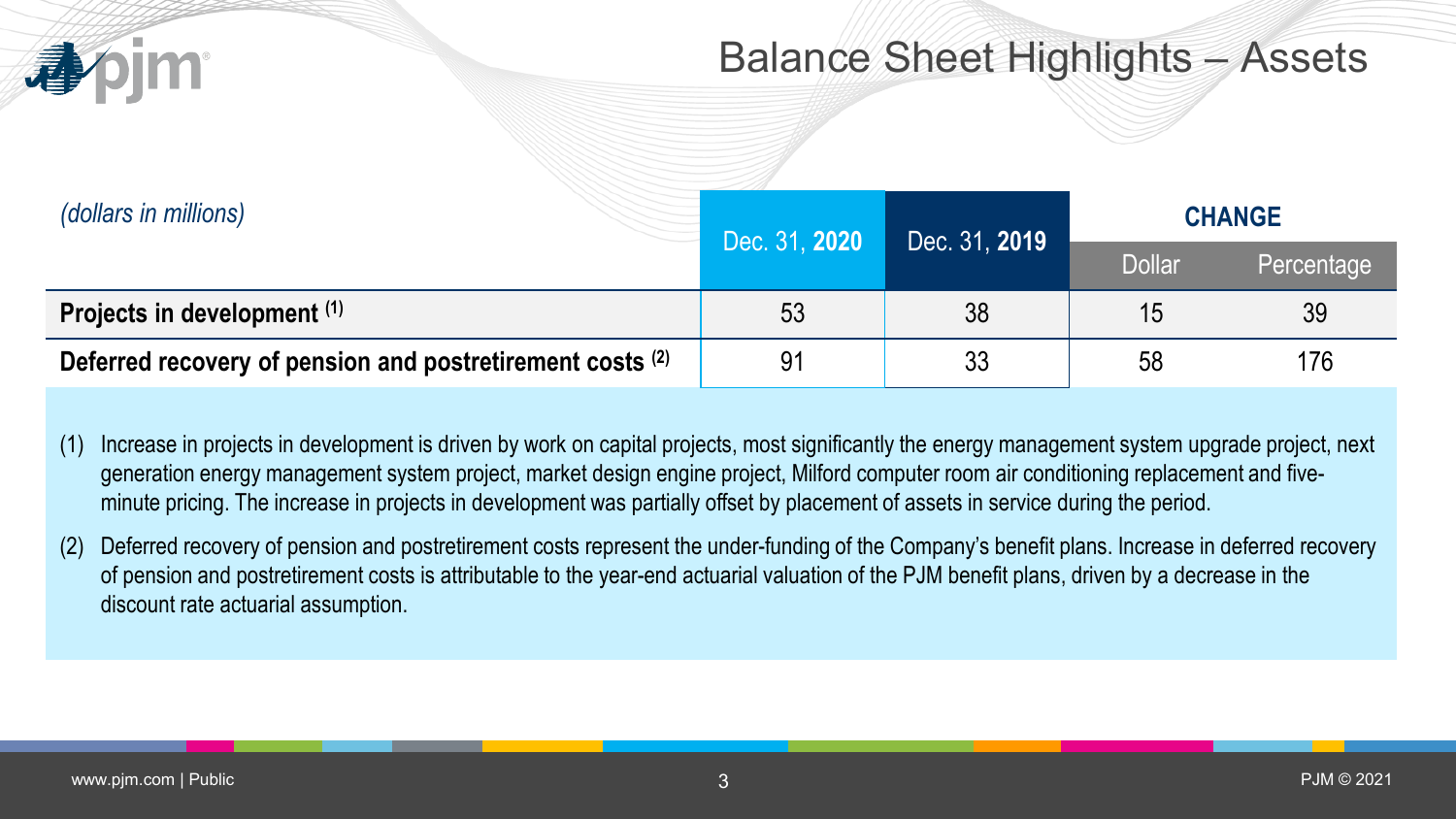

### Balance Sheet Highlights – Liabilities

| (dollars in millions)                          | Dec. 31, 2020<br>Dec. 31, 2019 |     | <b>CHANGE</b> |            |
|------------------------------------------------|--------------------------------|-----|---------------|------------|
|                                                |                                |     | <b>Dollar</b> | Percentage |
| Due to members (1)                             | 151                            | 102 | 49            | 48         |
| Deferred regulatory liability - current        |                                | 14  | (14)          | (100)      |
| Deferred regulatory liability - noncurrent (2) | 18                             | 6   | 12            | 200        |
| Pension benefits liability <sup>(3)</sup>      | 64                             | 20  | 44            | 220        |

(1) Due to members balance at Dec. 31, 2020, represents \$142 million of member prepayments for market settlements and \$9 million held supporting FERC orders requiring reallocations and refunds.

- (2) At Dec. 31, 2020, the noncurrent deferred regulatory liability balance represents PJM Interconnection, LLC's allowable reserve balance, up to 6 percent of annual stated-rate revenues. The Dec. 31, 2019 deferred regulatory liability balance reflected the reduction to 2 percent of annual statedrate revenues as required every third year under the stated-rate Tariff.
- (3) Increase in the pension benefits liability is attributable to the year-end actuarial valuation of the PJM benefit plan, driven by a decrease in the discount rate actuarial assumption.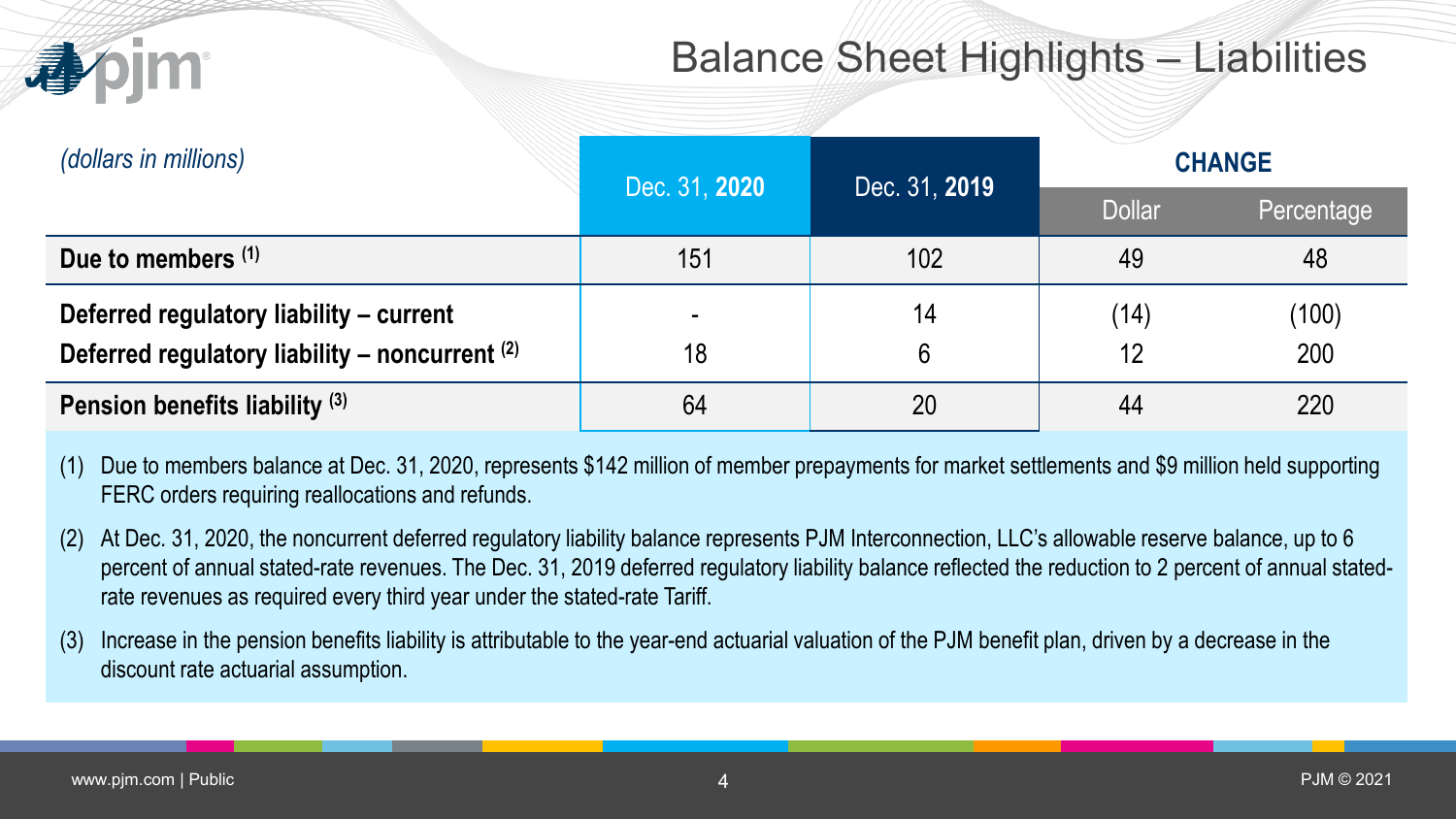| 誰                                                   | <b>Contribution to Deferred Regulatory Liability Balance</b> |
|-----------------------------------------------------|--------------------------------------------------------------|
| (dollars in millions)                               | <b>12 Months</b><br><b>Ended</b><br>Dec. 31, 2020            |
| <b>Service fees</b>                                 | 320                                                          |
| <b>Expenses</b>                                     | 280                                                          |
| <b>Refunds</b>                                      | (41)                                                         |
| Change to the deferred regulatory liability balance | $(2)^{*}$                                                    |
|                                                     | *Amount does not sum due to rounding                         |

E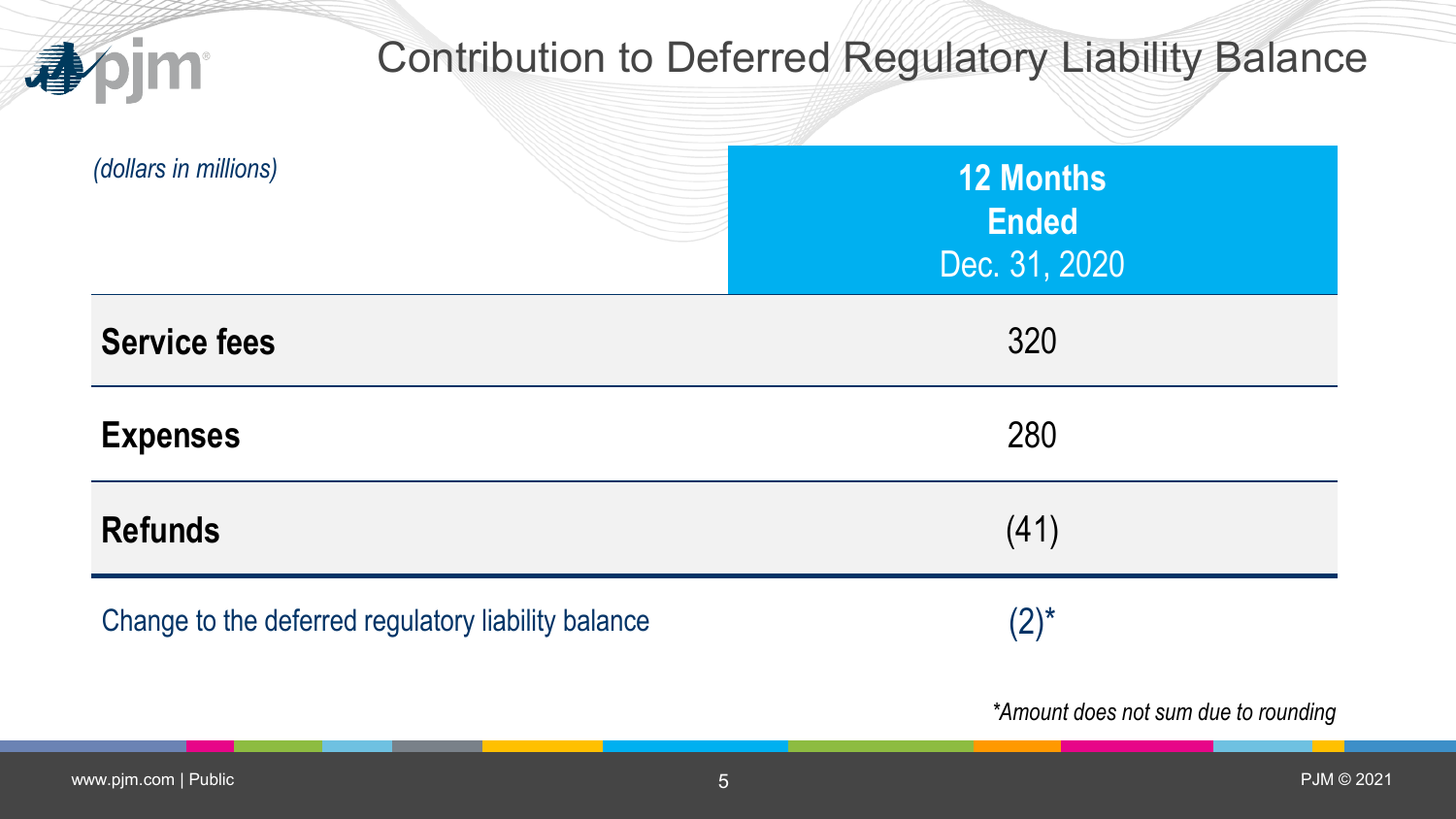

#### Income Statement Highlights

| (dollars in millions)          |               |               | <b>CHANGE</b> |            |
|--------------------------------|---------------|---------------|---------------|------------|
|                                | Dec. 31, 2020 | Dec. 31, 2019 | <b>Dollar</b> | Percentage |
| Deferred regulatory income (1) | (39)          | (26)          | (13)          | 50         |
| Compensation expense (2)       | 145           | 150           | (5)           | (3)        |
| Outside services (3)           | 55            | 60            | (5)           | (8)        |

- (1) For the year ended Dec. 31, 2020, expenses (including refunds to members) were less than service fees, resulting in a contribution to the deferred regulatory liability balance.
- (2) Decrease in compensation expense is primarily due to lower headcount period over period and 2019 incremental costs associated with employee retirements that were one-time in nature.
- (3) Decrease in outside services and other expenses is primarily attributable to lower contractor expense, lower building maintenance expense period over period, and decreased travel, meeting and training expense resulting from COVID-19 restrictions.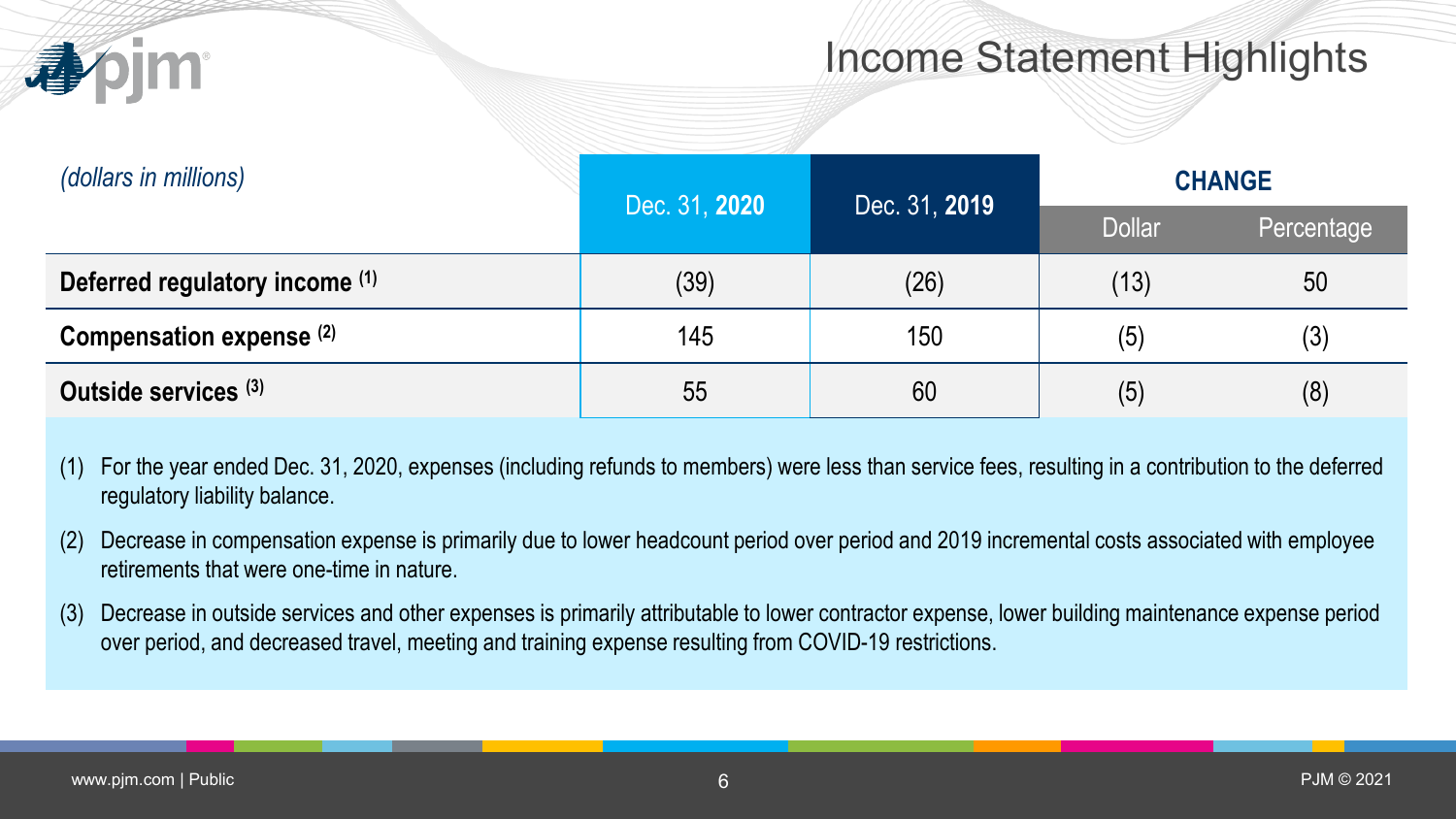

#### Cash Flow Statement Highlights

| (dollars in millions)    | Dec. 31, 2019<br>Dec. 31, 2020 | <b>CHANGE</b> |               |            |
|--------------------------|--------------------------------|---------------|---------------|------------|
|                          |                                |               | <b>Dollar</b> | Percentage |
| Financing cash flows (1) | 249                            | (208)         | 457           | 220        |

(1) The primary driver in the cash provided by (used in) financing activities is an increase in due to members and an increase in member deposits. Due to members increased year-end 2020 versus 2019 due to higher member prepayments for market settlement at Dec. 31, 2020, offset by a reduction in FTR excess congestion held.